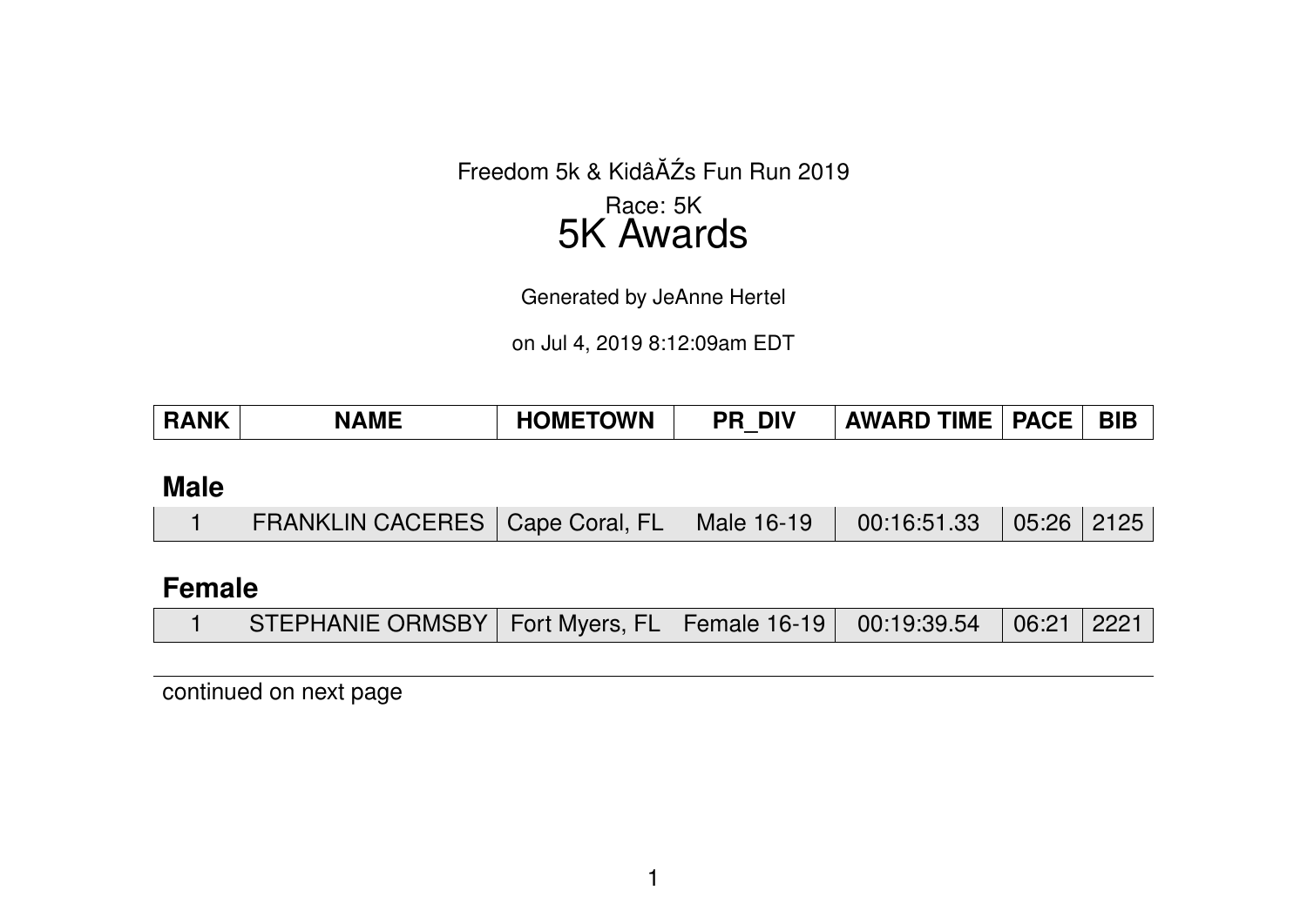| <b>RANK</b>       | <b>NAME</b>                         | <b>HOMETOWN</b> | <b>PR DIV</b> | <b>AWARD TIME   PACE  </b> |                   | <b>BIB</b> |  |  |
|-------------------|-------------------------------------|-----------------|---------------|----------------------------|-------------------|------------|--|--|
| Male Master 40-99 |                                     |                 |               |                            |                   |            |  |  |
|                   | GLEN CURTIS BUTTON   Fort Myers, FL |                 | Male Military | 00:18:15.41                | $05:53 \mid 2276$ |            |  |  |

#### **Female Master 40-99**

|  | <b>PATRICIA ORMSBY</b> | Fort Myers, FL   Female 50-54   00:21:57.52   07:05   2222 |  |  |  |  |
|--|------------------------|------------------------------------------------------------|--|--|--|--|
|--|------------------------|------------------------------------------------------------|--|--|--|--|

#### **Male Grandmaster 50-99**

| <u>CLENI CLIDTIC DI ITTONII.</u><br><u>ULLIV CONTIO DOTTON</u>   TUITIWYCIS, I L | L                           | Mole Military<br><b>TVIGIC IVIIIIIGI V</b> | $0.10.15$ $11$<br>00.10.10. <del>4</del> 1 | <del>05:53</del>   <del>2276</del> |  |
|----------------------------------------------------------------------------------|-----------------------------|--------------------------------------------|--------------------------------------------|------------------------------------|--|
| <b>JOHN SCOTT</b>                                                                | Cape Coral, FL   Male 55-59 |                                            | $00:21:51.28$   07:04   2423               |                                    |  |

#### **Female Grandmaster 50-99**

| DATDIOIA ODMODV<br><u>TATTIJUA UTIMODT</u> | Fort Myers, FL Female 50-54                                | <del>00:21:57.52</del> | <del>07:05</del>   <del>2222</del> |  |
|--------------------------------------------|------------------------------------------------------------|------------------------|------------------------------------|--|
| <b>KAREN MILES</b>                         | Fort Myers, FL   Female 65-69   00:23:38.33   07:38   2511 |                        |                                    |  |

## **Male Senior Grandmaster 60-99**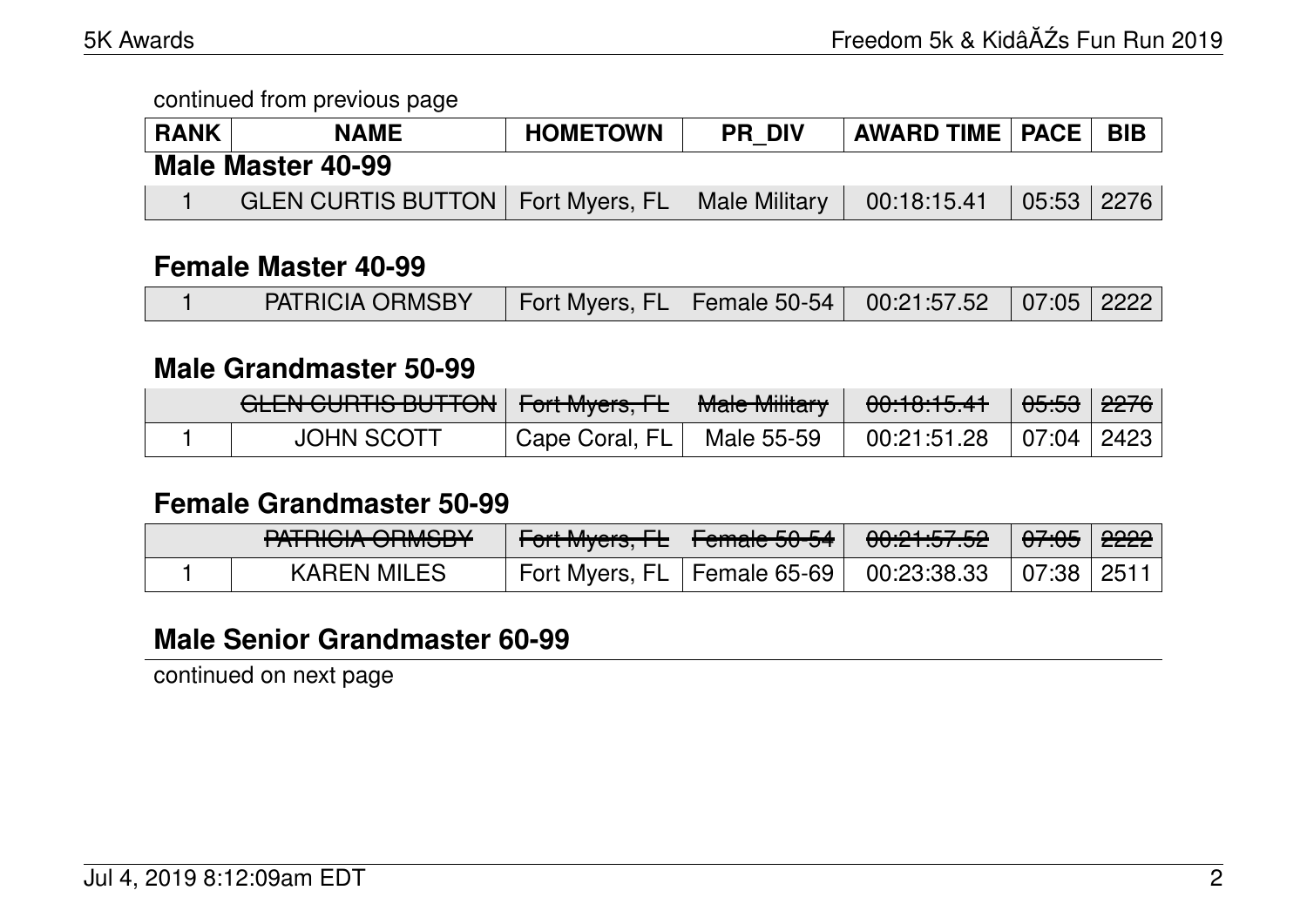| <b>RANK</b> | <b>NAME</b>          | <b>HOMETOWN</b> | <b>PR DIV</b> | AWARD TIME   PACE   BIB |                     |      |
|-------------|----------------------|-----------------|---------------|-------------------------|---------------------|------|
|             | <b>ERIC FREEDMAN</b> | Cape Coral, FL  | Male 60-64    | 00:23:48.26             | $\mid$ 07:41 $\mid$ | 2499 |

#### **Female Senior Grandmaster 60-99**

| $I$ $\Lambda$ $D$ $\Gamma$ $\Lambda$ $I$ $I$ $I$ $II$ $I$ $C$<br><b>MANLIV MILLO</b> | $^{\shortmid}$ Fort Myers, FL $\mid$ Female 65-69 $^{\shortmid}$ | <u>മറ.ഛ.ഛ ഛ</u><br><del>uu.20.00.00</del> | ∣ <del>07:38</del> ∣ <del>2511</del> |  |
|--------------------------------------------------------------------------------------|------------------------------------------------------------------|-------------------------------------------|--------------------------------------|--|
| <b>MARY BETH LEES</b>                                                                | Cape Coral, FL   Female 60-64   00:26:11.50   08:28   2274       |                                           |                                      |  |

## **Male Military**

|  | $\backslash$ GLEN CURTIS BUTTON   Fort Myers, FL   Male Military   00:18:15.41   05:53   2276 |  |  |  |  |  |
|--|-----------------------------------------------------------------------------------------------|--|--|--|--|--|
|--|-----------------------------------------------------------------------------------------------|--|--|--|--|--|

## **Female Miltary**

|  | MARIA I LEBRON $\mid$ Cape Coral, FL   Female Miltary   00:27:44.15   08:56   2206 |  |  |  |  |  |
|--|------------------------------------------------------------------------------------|--|--|--|--|--|
|--|------------------------------------------------------------------------------------|--|--|--|--|--|

## **Male 1-11**

| <b>RAYDEL BLANCO</b> | Cape Coral, FL | Male 1-11 | $00:27:43.78$ 08:56 2589     |  |
|----------------------|----------------|-----------|------------------------------|--|
| <b>COLSON IUBELT</b> | Newburgh, IN   | Male 1-11 | $00:28:32.98$   09:12   2557 |  |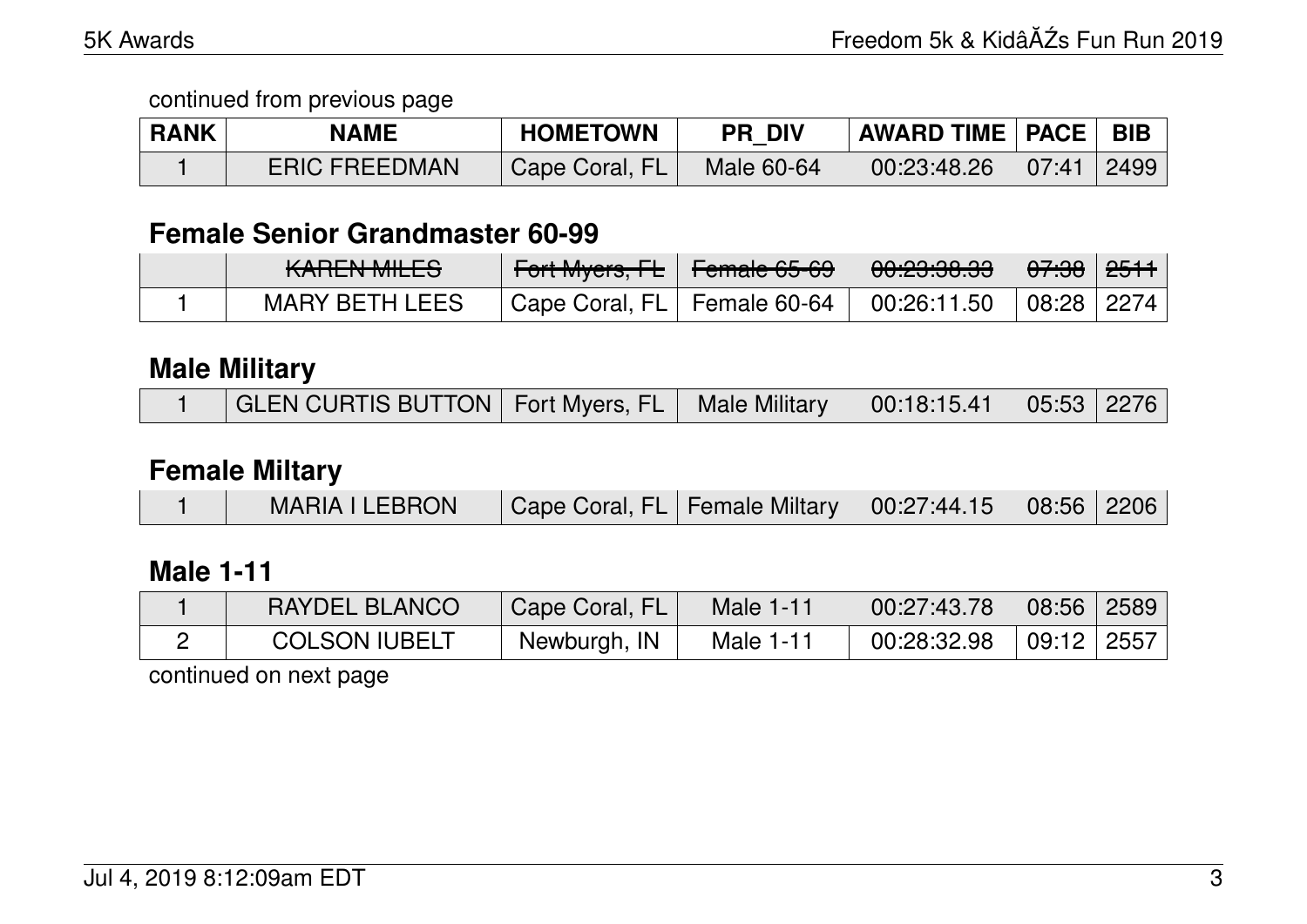| <b>RANK</b> | <b>NAME</b>             | <b>HOMETOWN</b> | <b>PR DIV</b> | <b>AWARD TIME   PACE  </b> |       | <b>BIB</b> |
|-------------|-------------------------|-----------------|---------------|----------------------------|-------|------------|
|             | <b>JORGE JR FLEITAS</b> | Fort Myers, FL  | Male 1-11     | 00:30:24.61                | 09:48 | 2518       |

# **Female 1-11**

| RHEALYN ANDERSON   North Fort Myers, FL   Female 1-11 |                |             | 00:24:19.79 | $\mid$ 07:50 2431      |  |
|-------------------------------------------------------|----------------|-------------|-------------|------------------------|--|
| MAISYN LEON                                           | Cape Coral, FL | Female 1-11 | 00:31:17.55 | $ $ 10:05 $ $ 2660 $ $ |  |
| <b>CHLOE DEAN</b>                                     | Cape Coral, FL | Female 1-11 | 00:31:58.55 | $10:18$   2171         |  |

# **Male 12-15**

| <b>COLSEN PALMER</b>   | Fort Myers, FL | Male 12-15 | 00:19:02.77 | 06:08      | 2641 |
|------------------------|----------------|------------|-------------|------------|------|
| <b>MATTHEW SPERUTA</b> | Cape Coral, FL | Male 12-15 | 00:20:37.34 | 06:39 2378 |      |
| <b>JEREMY SUMMERS</b>  | Fort Myers, FL | Male 12-15 | 00:20:43.05 | 06:41 2229 |      |

# **Female 12-15**

| <b>MACKENZIE THOMAS</b> | Cape Coral, FL | Female 12-15   00:21:08.29   06:49   2250 |  |
|-------------------------|----------------|-------------------------------------------|--|
| HANNAH MANIBO           | Fort Myers, FL | Female 12-15   00:21:41.22   06:59   2560 |  |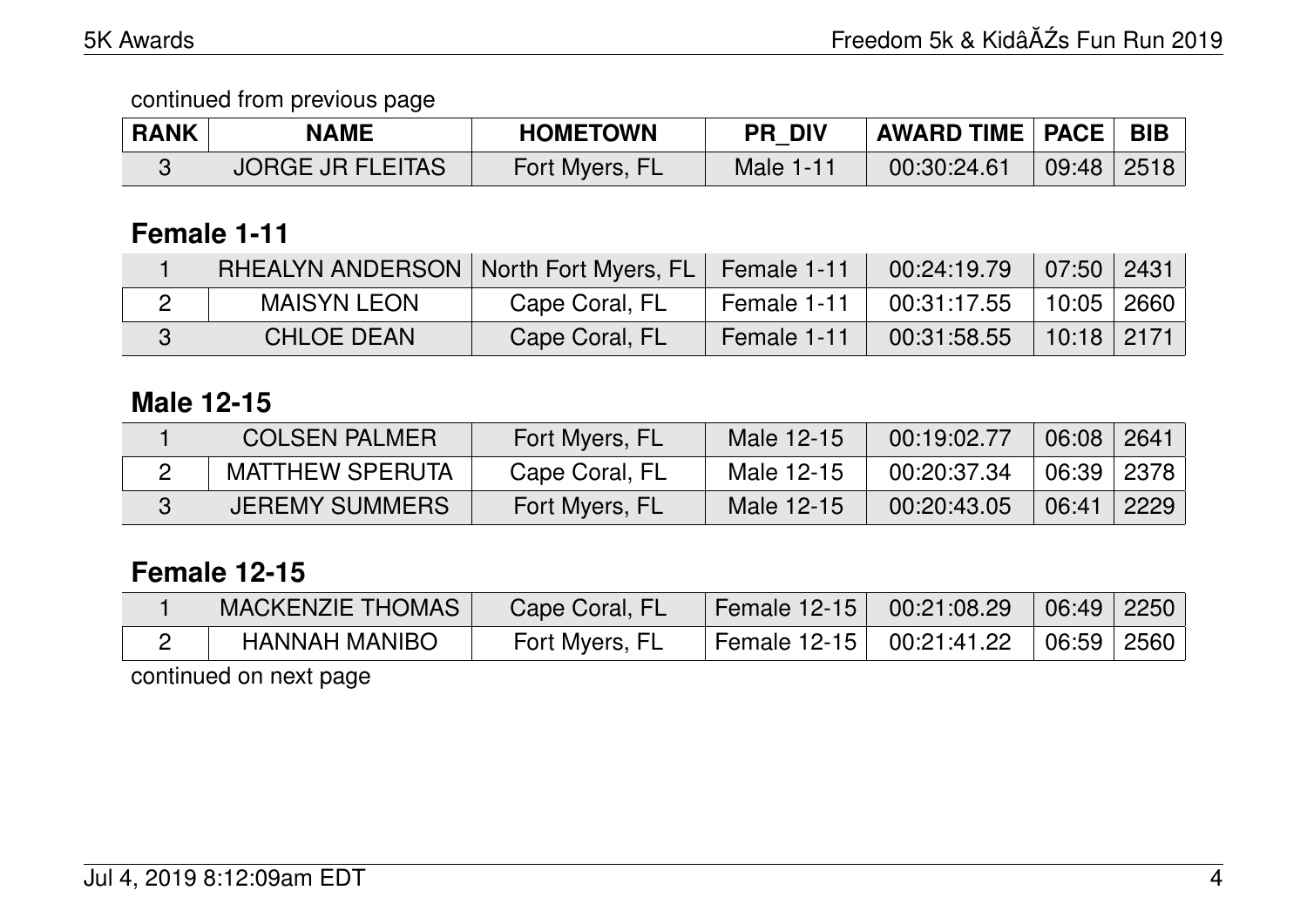| <b>RANK</b> | <b>NAME</b>         | <b>HOMETOWN</b>                                            | <b>PR DIV</b> | AWARD TIME   PACE | BIB |
|-------------|---------------------|------------------------------------------------------------|---------------|-------------------|-----|
|             | <b>KYLIE THOMAS</b> | Fort Myers, FL   Female 12-15   00:21:47.97   07:01   2232 |               |                   |     |

## **Male 16-19**

| <u>EDANIZI IN OAOEDEQ</u><br><b>MANITEIN UAULTILU</b> | Cape Coral, FL | Male 16-19 | 00:16:51.33 | <del>05:26</del> | <del>2125</del> |
|-------------------------------------------------------|----------------|------------|-------------|------------------|-----------------|
| <b>LOGAN BALLARD</b>                                  | Coxs Creek, KY | Male 16-19 | 00:17:55.80 | 05:47            | 2169            |
| <b>BRENDEN FAULKNER</b>                               | Cape Coral, FL | Male 16-19 | 00:18:13.18 | 05:52            | 2260            |
| EVAN OBEN                                             | Cape Coral, FL | Male 16-19 | 00:18:47.88 | 06:04            | 2457            |

## **Female 16-19**

| STEPHANIE ORMSBY        | Fort Myers, FL                | Female 16-19 | 00:19:39.54 | 06:20          | 2221 |
|-------------------------|-------------------------------|--------------|-------------|----------------|------|
| LAURA YARBOROUGH        | Greer, SC                     | Female 16-19 | 00:20:30.16 | 06:36   2304   |      |
| <b>LAUREN MILLS</b>     | Fort Myers, FL   Female 16-19 |              | 00:22:42.09 | 07:19          | 2267 |
| <b>MELISSA WINCKLER</b> | Cape Coral, FL   Female 16-19 |              | 00:23:07.29 | $07:27$   2115 |      |

# **Male 20-24**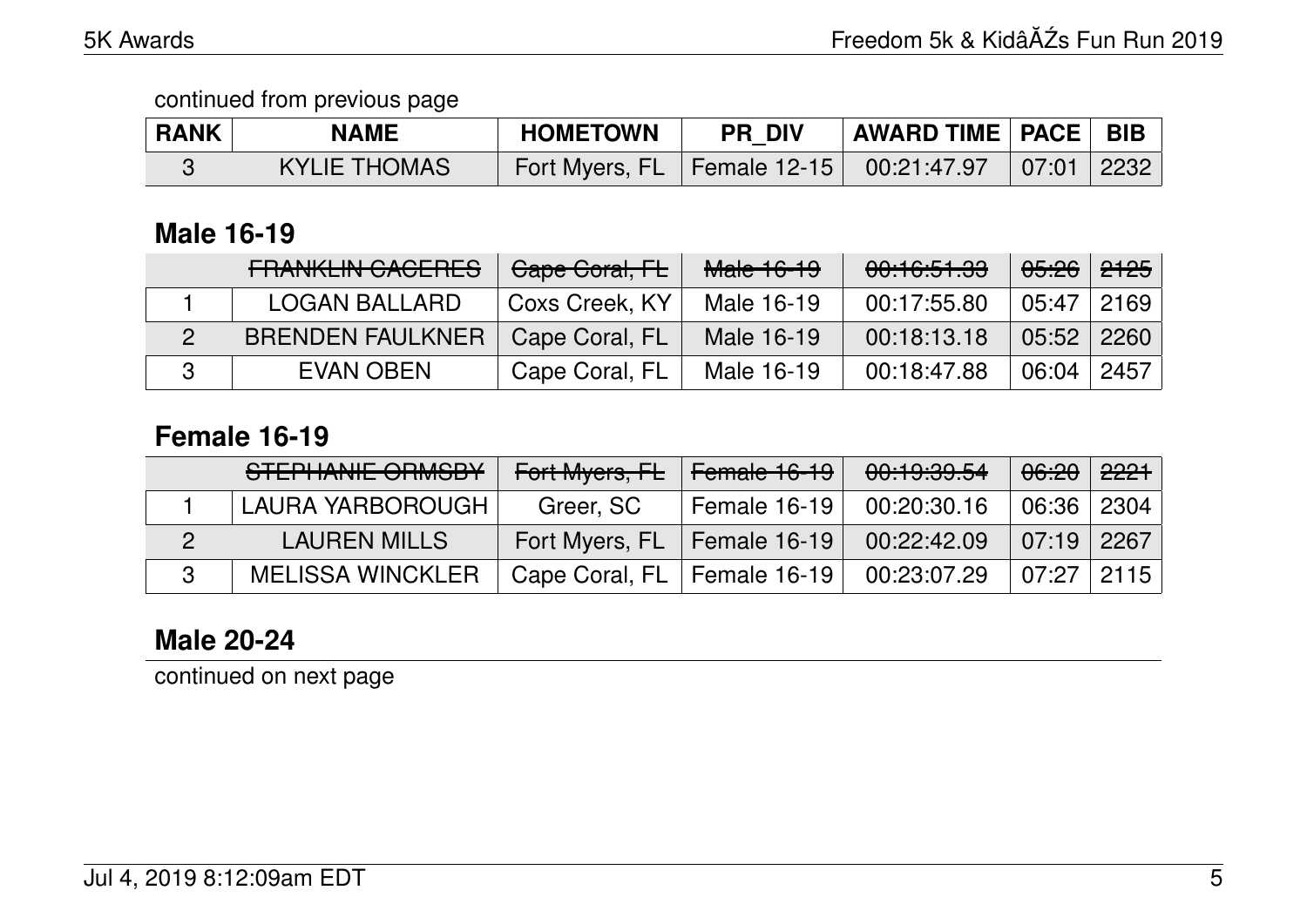continued from previous page

| <b>RANK</b> | <b>NAME</b>          | <b>HOMETOWN</b> | <b>PR DIV</b> | <b>AWARD TIME   PACE  </b> |       | <b>BIB</b> |
|-------------|----------------------|-----------------|---------------|----------------------------|-------|------------|
|             | <b>ROBERT ORMSBY</b> | Fort Myers, FL  | Male 20-24    | 00:17:30.09                | 05:38 | 2224       |
|             | <b>TYLER ABER</b>    | Oakmont, PA     | Male 20-24    | 00:17:42.11                | 05:42 | 2635       |
|             | <b>BRYAN TIRADO</b>  | Cape Coral, FL  | Male 20-24    | 00:20:53.89                | 06:44 | 2656       |

## **Female 20-24**

| <b>VICTORIA ORMSBY</b> | Fort Myers, FL                                                   | <b>Female 20-24</b> | $00:22:48.62$ 07:21 2223 |  |
|------------------------|------------------------------------------------------------------|---------------------|--------------------------|--|
| KIANNA MAGNER          | North Fort Myers, FL   Female 20-24   00:27:03.86   08:43   2108 |                     |                          |  |
| <b>ABIGAIL VITTUR</b>  | North Fort Myers, FL   Female 20-24   00:28:26.46   09:10   2215 |                     |                          |  |

#### **Male 25-29**

| <b>JESSIE BETTS</b> | Cape Coral, FL | Male Military | 00:20:01.05 | 06:27 | 2528 |
|---------------------|----------------|---------------|-------------|-------|------|
| <b>BLAKE BOEING</b> | Barrington, IL | Male 25-29    | 00:20:42.81 | 06:41 | 2241 |
| <b>RYAN SONGER</b>  | Cape Coral, FL | Male 25-29    | 00:21:14.59 | 06:51 | 2330 |

## **Female 25-29**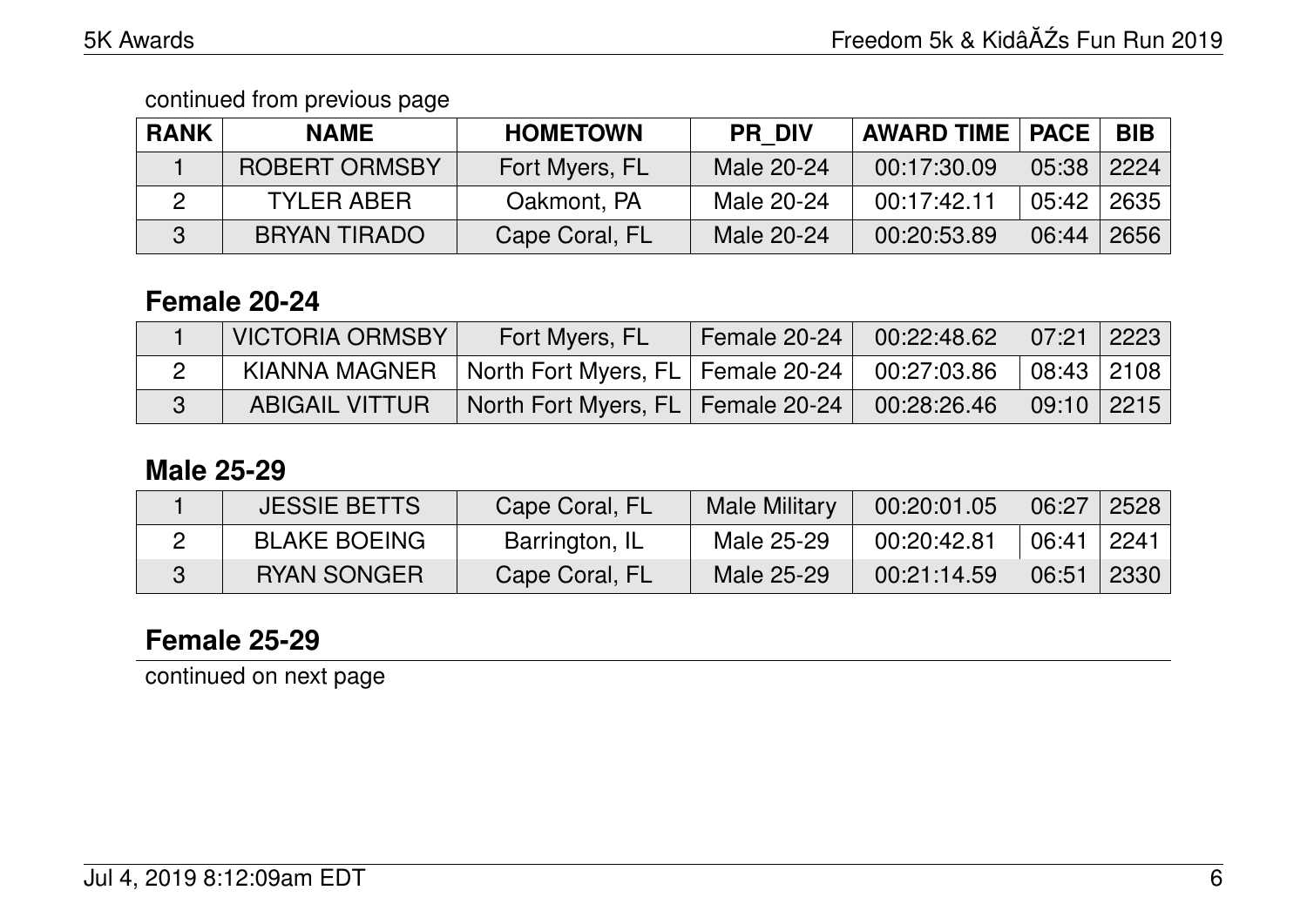continued from previous page

| <b>RANK</b> | <b>NAME</b>          | <b>HOMETOWN</b> | <b>PR DIV</b>       | <b>AWARD TIME   PACE  </b> |                | <b>BIB</b> |
|-------------|----------------------|-----------------|---------------------|----------------------------|----------------|------------|
|             | <b>SARAH EWALD</b>   | Fort Myers, FL  | Female 25-29        | 00:23:00.43                | $07:25$ 2251   |            |
|             | <b>KAREN AMBROSE</b> | Cape Coral, FL  | <b>Female 25-29</b> | 00:24:54.63                | $08:02$ 2179   |            |
| -3          | <b>MELYSSA SPOKE</b> | Cape Coral, FL  | Female $25-29$      | 00:29:23.72                | $09:28$   2072 |            |

#### **Male 30-34**

| <b>OSCAR CORREDOR</b>                     | Fort Myers, FL | <b>Male 30-34</b> | 00:19:22.57 | $06:15$ 2446 |      |
|-------------------------------------------|----------------|-------------------|-------------|--------------|------|
| CHRISTOPHER MARTINDALE   East Lansing, MI |                | Male Military     | 00:21:29.81 | 06:56 2400   |      |
| <b>CHRIS MOYER</b>                        | Pineland, FL   | Male 30-34        | 00:22:02.96 | 07:06        | 2059 |

## **Female 30-34**

| <b>SARA BREAULT</b> | Bonita Springs, FL   Female 30-34 |                     | $\vert$ 00:21:43.08 | $\mid$ 07:00 $\mid$ 2367 $\mid$ |  |
|---------------------|-----------------------------------|---------------------|---------------------|---------------------------------|--|
| LORI ROBBINS        | Fort Myers, FL                    | <b>Female 30-34</b> | 00:22:12.20         | 07:09 2441                      |  |
| KAYLA RICHMOND      | Fort Myers, FL                    | Female 30-34        | 00:24:44.93         | 07:58 2508                      |  |

# **Male 35-39**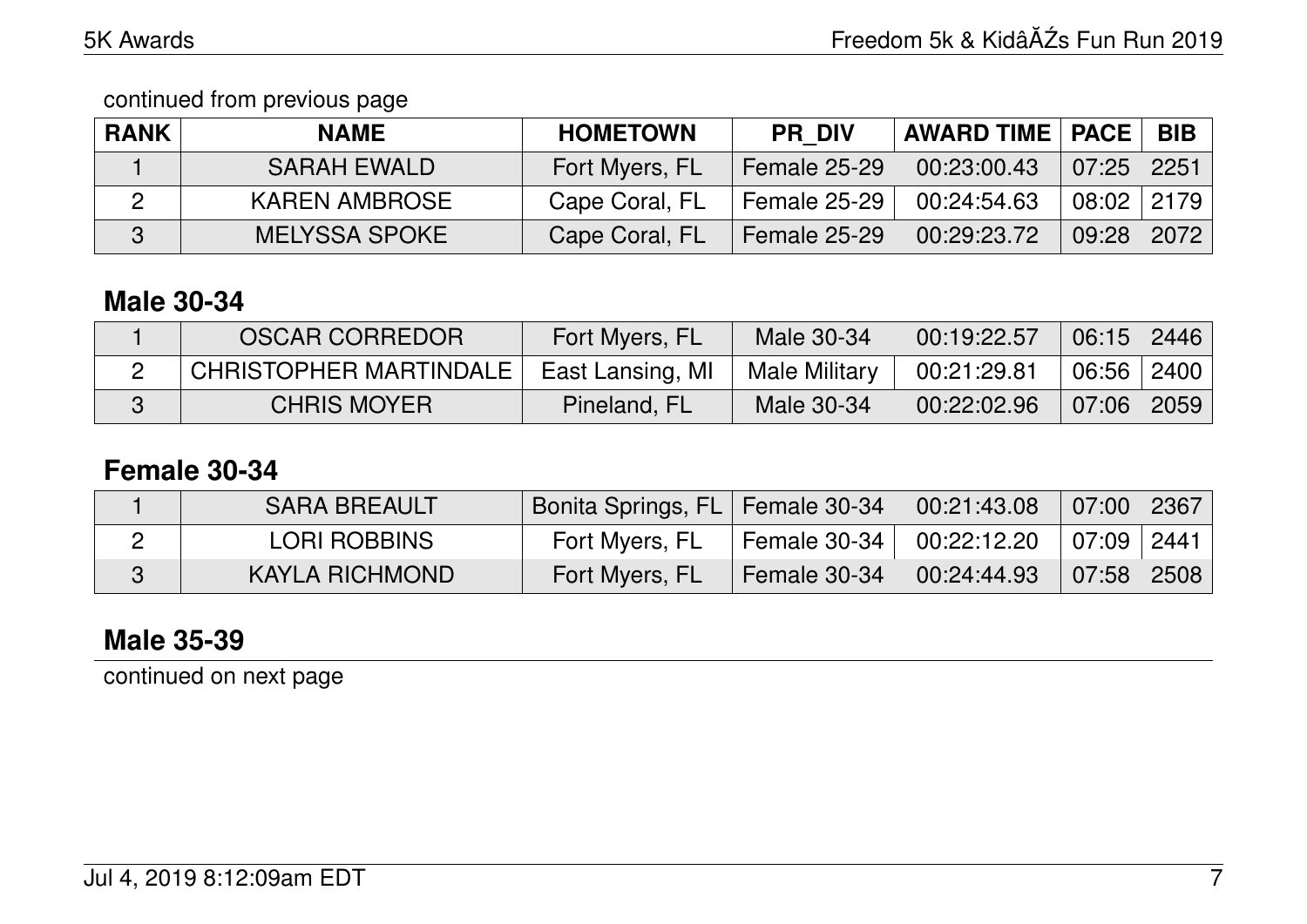continued from previous page

| <b>RANK</b> | <b>NAME</b>       | <b>HOMETOWN</b>   | <b>PR DIV</b> | <b>AWARD TIME   PACE</b> |       | BIB  |
|-------------|-------------------|-------------------|---------------|--------------------------|-------|------|
|             | <b>TOM SANDE</b>  | Randaberg, Norway | Male 35-39    | 00:19:34.13              | 06:18 | 2495 |
|             | <b>KEVIN CHAU</b> | Fayetteville, NC  | Male Military | 00:20:22.95              | 06:34 | 2368 |
|             | EDDIE KELLER      | Cape Coral, FL    | Male 35-39    | 00:21:18.00              | 06:52 | 2468 |

#### **Female 35-39**

| JANEL MASSING        | Fort Myers, FL | Female 35-39          | 00:24:35.86 | 07:56   2538   |  |
|----------------------|----------------|-----------------------|-------------|----------------|--|
| <b>AILEEN ERNEST</b> | Cape Coral, FL | <b>Female 35-39  </b> | 00:25:58.69 | $08:22$ 2470   |  |
| DANIELLE STOKER      | Fort Myers, FL | Female 35-39          | 00:26:04.34 | $08:24$   2442 |  |

#### **Male 40-44**

| <b>BASTIAN ELING</b>     | Berlin, Germany | Male 40-44 | 00:22:15.00 | $07:10$   2113 |  |
|--------------------------|-----------------|------------|-------------|----------------|--|
| <b>MICHAEL SUCHAN</b>    | Cape Coral, FL  | Male 40-44 | 00:22:30.94 | $07:15$   2094 |  |
| <b>CHRISTIAN JOHNSON</b> | Tonawanda, NY   | Male 40-44 | 00:23:05.54 | $07:26$   2460 |  |

## **Female 40-44**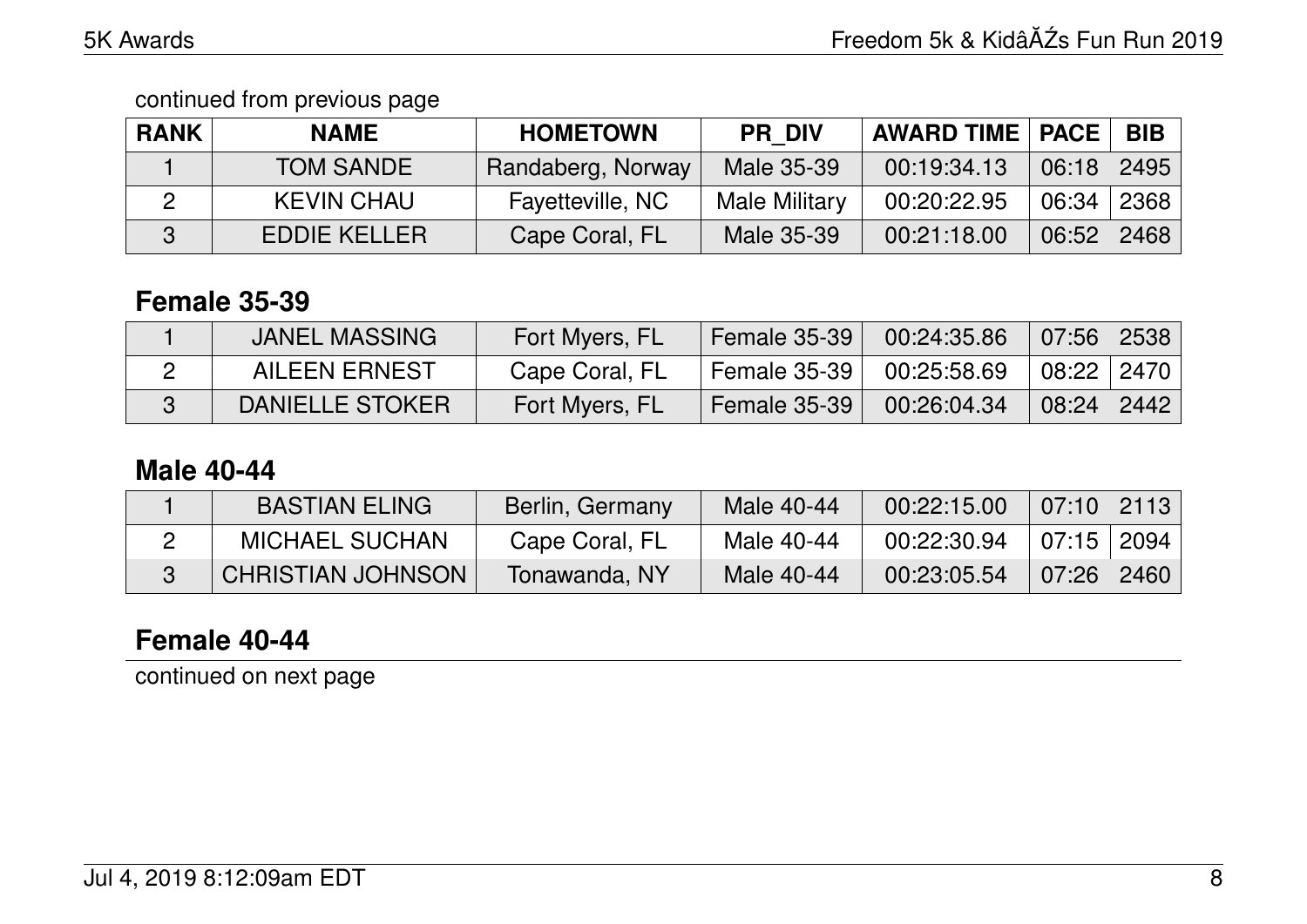continued from previous page

| <b>RANK</b> | <b>NAME</b>          | <b>HOMETOWN</b> | <b>PR DIV</b> | <b>AWARD TIME   PACE</b> |       | <b>BIB</b> |
|-------------|----------------------|-----------------|---------------|--------------------------|-------|------------|
|             | <b>ANGIE FLEITAS</b> | Fort Myers, FL  | Female 40-44  | 00:23:44.56              | 07:39 | 2519       |
|             | <b>ROSA SHAPOL</b>   | Cape Coral, FL  | Female 40-44  | 00:25:11.48              | 08:07 | 2292       |
|             | <b>CYNDI TLUCZEK</b> | Cape Coral, FL  | Female 40-44  | 00:25:32.80              | 08:14 | 2187       |

## **Male 45-49**

| <b>RENE RAMIREZ</b> | Fort Myers, FL   | Male 45-49 | 00:20:05.91 | 06:29 2513     |          |
|---------------------|------------------|------------|-------------|----------------|----------|
| YANCEY PALMER       | Fort Myers, FL   | Male 45-49 | 00:20:39.47 | 06:39          | ∣ 2638 ∣ |
| <b>BILL CLARK</b>   | Independence, KY | Male 45-49 | 00:21:52.16 | $07:03$   2055 |          |

## **Female 45-49**

| <b>RENEE SHEPPARD</b> | Cape Coral, FL | Female 45-49                              | 00:25:47.89 | 08:19 2168 |  |
|-----------------------|----------------|-------------------------------------------|-------------|------------|--|
| ANGELA STERIOUS       | Fort Myers, FL | Female 45-49   00:26:11.34   08:26   2204 |             |            |  |
| <b>KELLY THOMAS</b>   | Cape Coral, FL | Female 45-49                              | 00:27:00.94 | 08:42 2247 |  |

## **Male 50-54**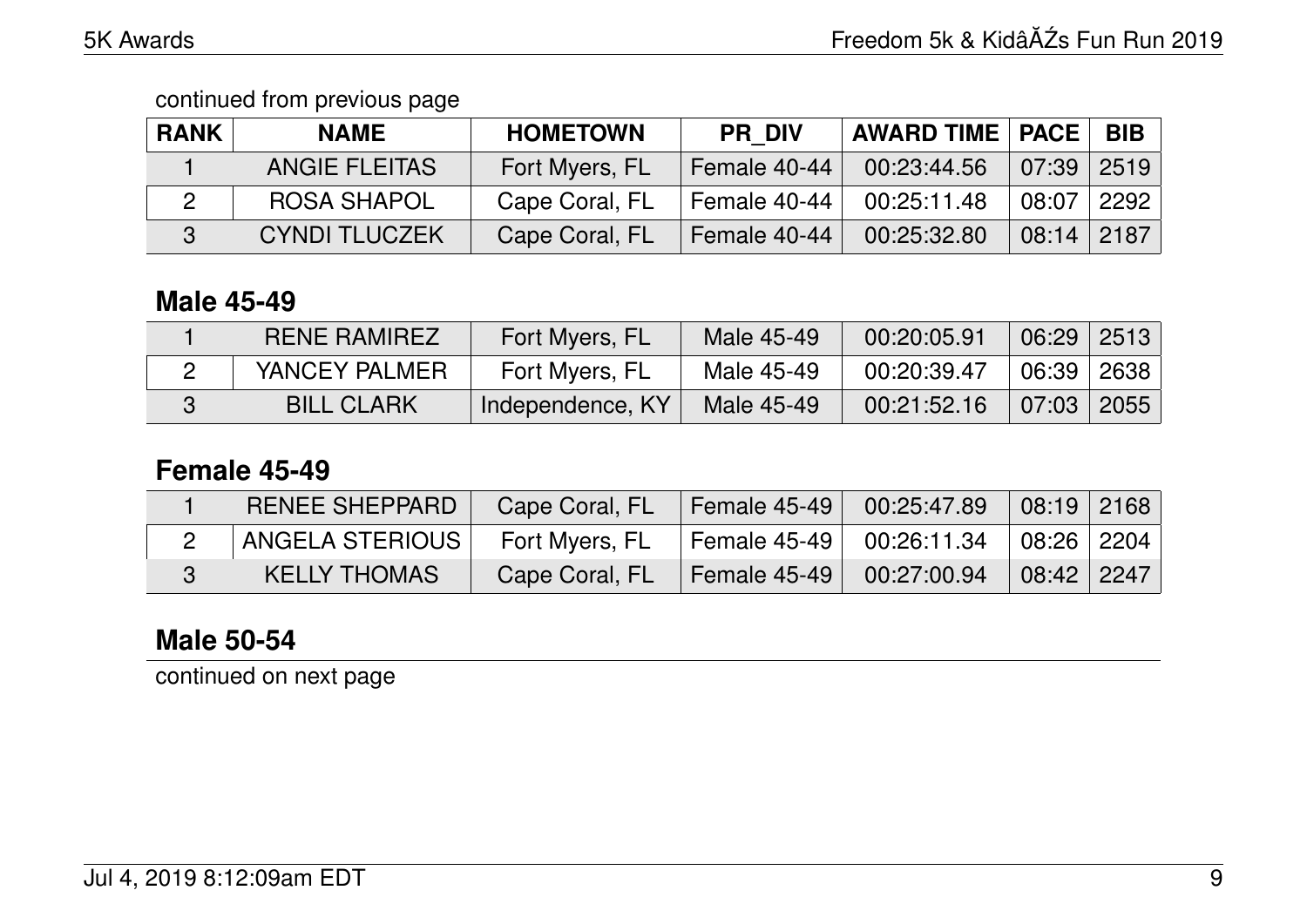continued from previous page

| <b>RANK</b> | <b>NAME</b>           | <b>HOMETOWN</b> | <b>PR DIV</b>        | <b>AWARD TIME   PACE</b> |                | <b>BIB</b> |
|-------------|-----------------------|-----------------|----------------------|--------------------------|----------------|------------|
|             | <b>MIKE SHEPPARD</b>  | Cape Coral, FL  | Male 50-54           | 00:22:29.10              | $07:15$ 2263   |            |
|             | <b>PAUL ROBICHAUX</b> | Madison, AL     | <b>Male Military</b> | 00:24:30.32              | $07:54$   2173 |            |
| 3           | <b>BRYAN THOMAS</b>   | Cape Coral, FL  | Male 50-54           | 00:25:01.29              | 08:04          | 2248       |

## **Female 50-54**

| PATRICIA ORMSBY      | Fort Myers, FL                   | Female 50-54 | 00:21:57.52 | <del>07:05</del> | <del>2222</del>    |
|----------------------|----------------------------------|--------------|-------------|------------------|--------------------|
| <b>RENEE SWANTON</b> | Fort Myers, FL                   | Female 50-54 | 00:25:13.77 | 08:08            | 2020               |
| <b>KIM KROPP</b>     | Saint Charles, MO   Female 50-54 |              | 00:25:14.12 | 08:08            | 2197               |
| <b>KAREN WEBER</b>   | Fort Myers, FL                   | Female 50-54 | 00:27:14.98 | 08:47            | $\mid$ 2159 $\mid$ |

## **Male 55-59**

| JOHN SCOTT          | Gape Goral, FL   | <del>Male 55-59</del> | 00:21:51.28 | <del>07:03</del> | <del>2423</del> |
|---------------------|------------------|-----------------------|-------------|------------------|-----------------|
| <b>GEOFF HANSON</b> | Simpsonville, SC | Male 55-59            | 00:24:09.26 | 07:47            | 2428            |
| <b>RICK HUBBS</b>   | Cape Coral, FL   | Male 55-59            | 00:24:29.53 | 07:53            | 2551            |
| <b>JOSE VELEZ</b>   | Cape Coral, FL   | Male 55-59            | 00:24:42.01 | 07:58            | 2564            |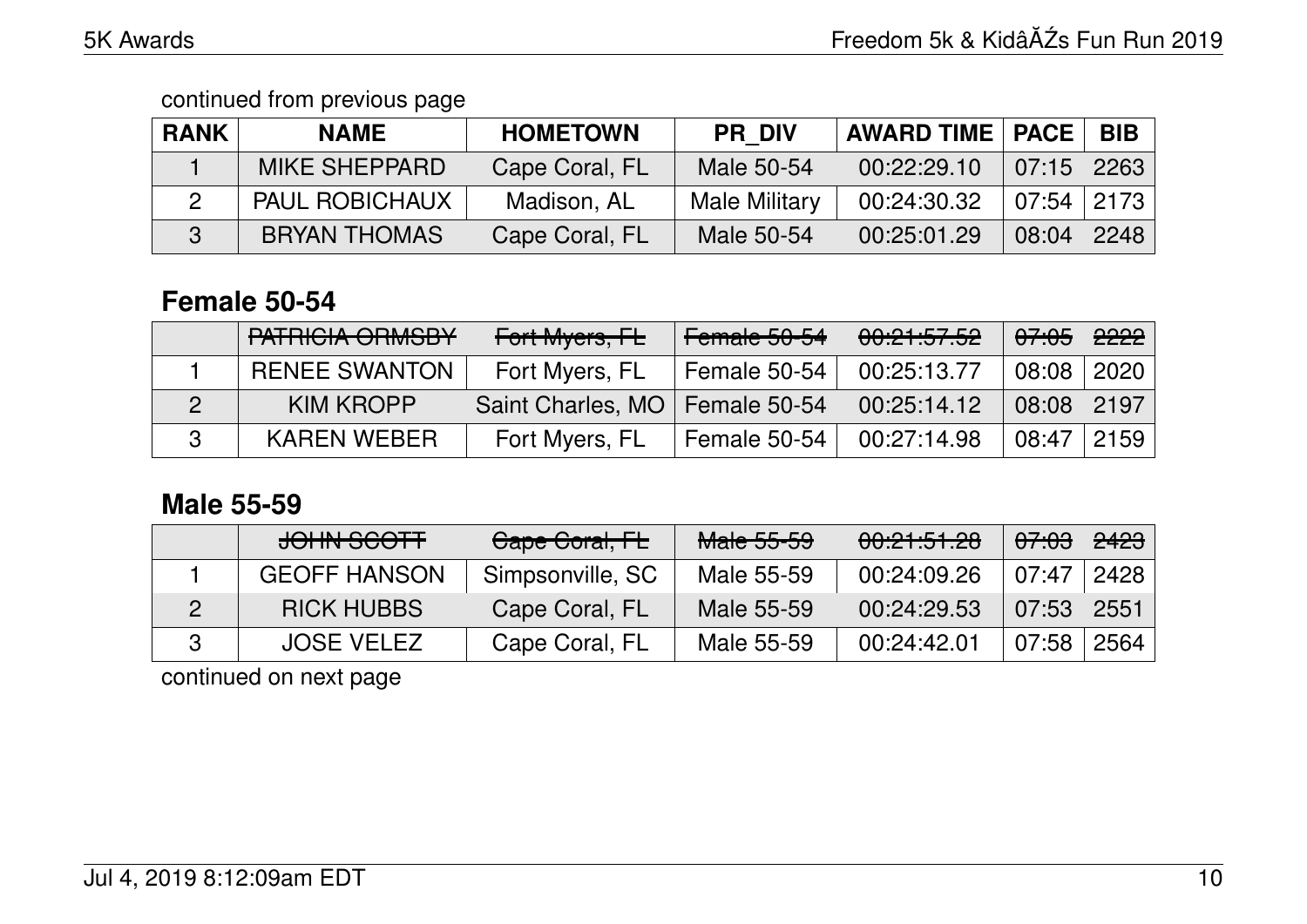| RANK | <b>NAME</b> | <b>HOMETOWN</b> | <b>DIV</b><br>PR | <b>TIME</b><br><b>AWARD</b> | <b>PACE</b> | <b>BIB</b> |
|------|-------------|-----------------|------------------|-----------------------------|-------------|------------|
|------|-------------|-----------------|------------------|-----------------------------|-------------|------------|

#### **Female 55-59**

| KAREN BERGQUIST   Bonita Springs, FL   Female 55-59 |                |                     | 00:24:57.49                                                                               | 08:02 2080   |  |
|-----------------------------------------------------|----------------|---------------------|-------------------------------------------------------------------------------------------|--------------|--|
| O. FUENTES                                          | Cape Coral, FL | Female 55-59        | $\begin{array}{ c c c c c c c c } \hline 00:25:59.62 & 08:22 & 2356 \ \hline \end{array}$ |              |  |
| <b>MARNIE KELLER</b>                                | Cape Coral, FL | <b>Female 55-59</b> | 00:28:01.30                                                                               | 09:02   2013 |  |

## **Male 60-64**

| <b>EDIA FREEDMAN</b><br><b>CHIVILILE CHIAN</b> | Gape Goral, FL | <b>Male 60-64</b> | 00:23:48.26 | <del>07:40</del> | <del>2499</del>    |
|------------------------------------------------|----------------|-------------------|-------------|------------------|--------------------|
| <b>ERICKSON DAVID</b>                          | Fort Myers, FL | Male 60-64        | 00:25:38.31 | 08:16            | $\mid$ 2334 $\mid$ |
| <b>MARK LATHAM</b>                             | Cape Coral, FL | Male 60-64        | 00:26:49.26 | 08:38            | 2386               |
| <b>CARL STEVENS</b>                            | Cape Coral, FL | Male 60-64        | 00:29:26.20 | 09:29            | 2433               |

# **Female 60-64**

| MANDVDTTIIITC<br><b>MANI DETILEED</b> | Cape Coral, FL | L<br>$\top$ cinqic $\overline{\text{U}^{\bullet}\text{U}^{\bullet}}$ $\parallel$ | $A A, A C, A A, E A$<br><u>00. ZU. T.JU</u> | <del>08:26</del> | $\mid$ <del>2274</del> |
|---------------------------------------|----------------|----------------------------------------------------------------------------------|---------------------------------------------|------------------|------------------------|
| <b>MARIA ANDREWS</b>                  | Fort Myers, FL | Female 60-64 $\vert$                                                             | 00:29:32.09                                 | 09:31   2570     |                        |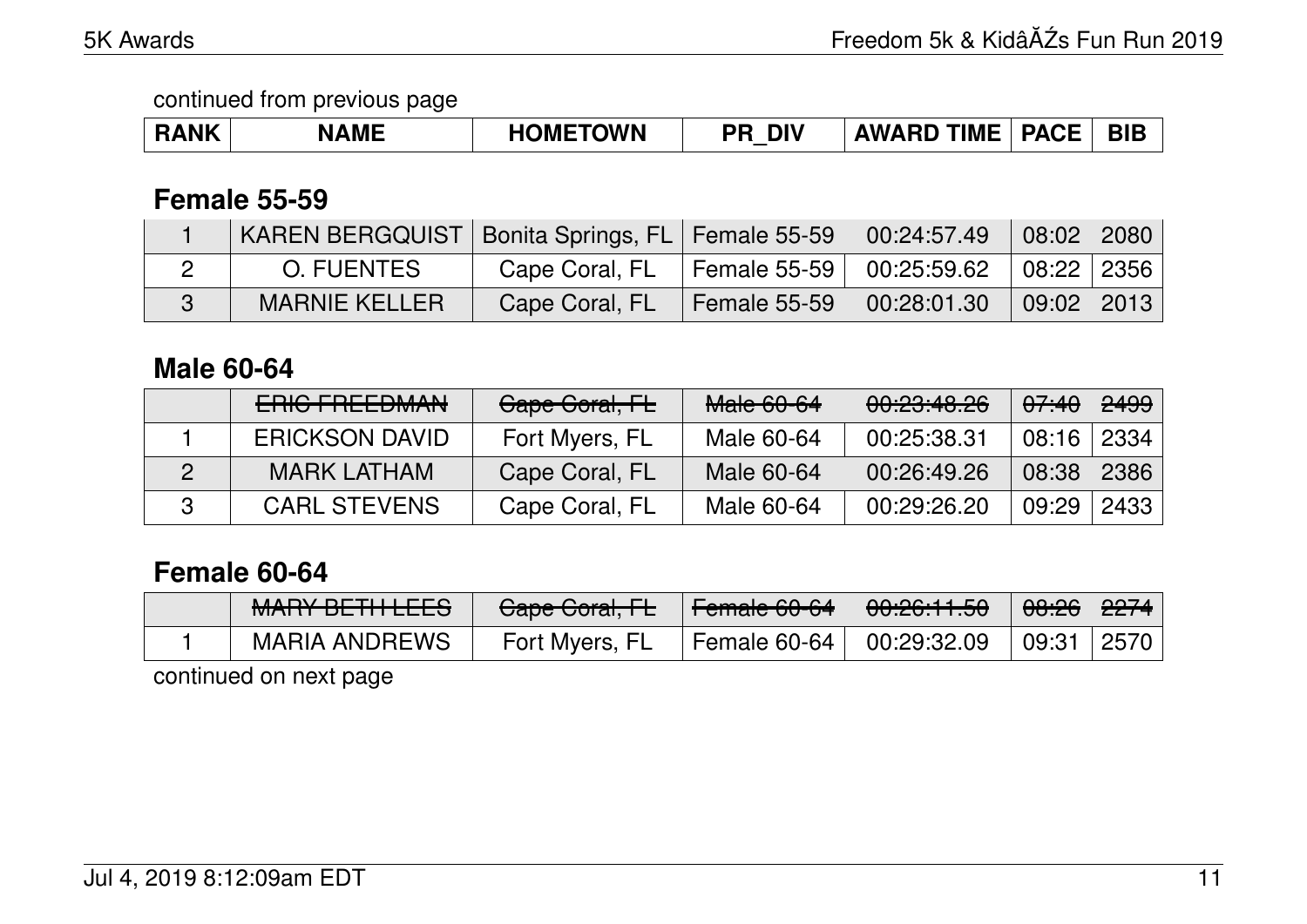| <b>RANK</b> | <b>NAME</b>                                       | <b>HOMETOWN</b> | <b>PR DIV</b> | <b>AWARD TIME   PACE</b> |              | <b>BIB</b> |
|-------------|---------------------------------------------------|-----------------|---------------|--------------------------|--------------|------------|
|             | FRANCINE GOLDEN   Lehigh Acres, FL   Female 60-64 |                 |               | 00:29:38.65              | 09:33   2005 |            |
|             | <b>CONNIE BARRON</b>                              | Cape Coral, FL  | Female 60-64  | 00:30:30.47              | $09:50$ 2418 |            |

## **Male 65-69**

| <b>JOSEPH BYER</b>    | Fort Myers, FL     | Male 65-69    | 00:27:02.86 | 08:43 2537         |  |
|-----------------------|--------------------|---------------|-------------|--------------------|--|
| JOHN W SPOTTS         | Cape Coral, FL     | Male 65-69    | 00:28:29.97 | $ 09:11 $ 2016 $ $ |  |
| <b>STEVE KILCLINE</b> | Lehigh Acres, $FL$ | Male Military | 00:30:32.55 | $09:50$ 2064       |  |

## **Female 65-69**

| <b>KAREN MILES</b>   | Fort Myers, FL | Female 65-69 | 00:23:38.33 | <del>07:37</del> I | <del>2511</del> |
|----------------------|----------------|--------------|-------------|--------------------|-----------------|
| <b>SUE JUSTIN</b>    | Cape Coral, FL | Female 65-69 | 00:37:54.57 |                    | $12:13$   2283  |
| <b>SUZANNE HARRY</b> | Fort Myers, FL | Female 65-69 | 00:44:08.71 | 14:13   2205       |                 |
| <b>JUDY KRIEGER</b>  | Cape Coral, FL | Female 65-69 | 00:50:45.15 | 16:21              | 2286            |

# **Male 70-99**